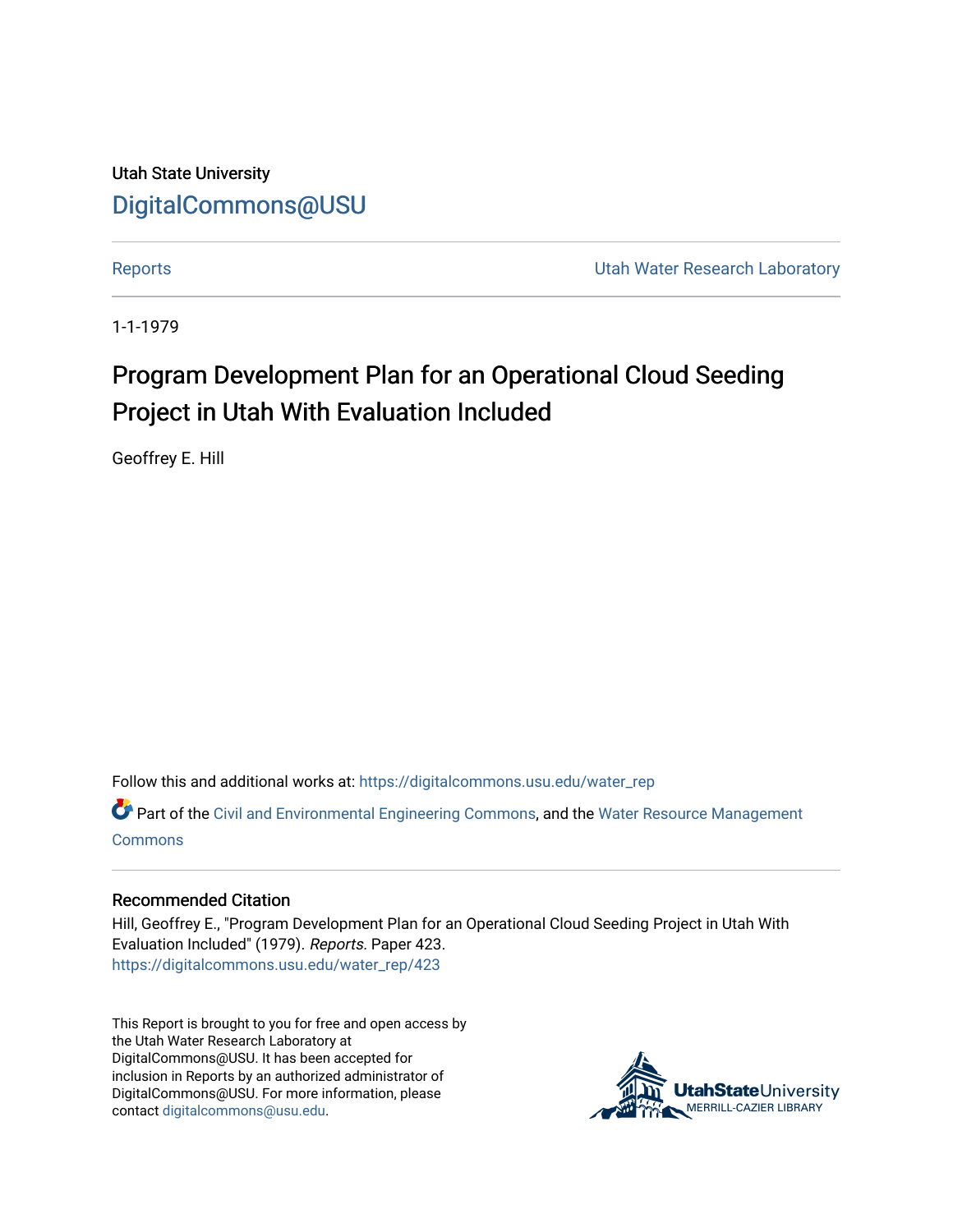

# PROGRAM DEVELOPMENT PLAN FOR AN OPERATIONAL CLOUD SEEDING PROJECT IN UTAH WITH EVALUATION INCLUDED

for the

# Environmental Research Laboratory National Oceanographic and Atmospheric Administration Boulder, Colorado 80302

by

Geoffrey E. Hill

January 15, 1979

Utah Water Research Laboratory , Utah State University Logan, Utah 84322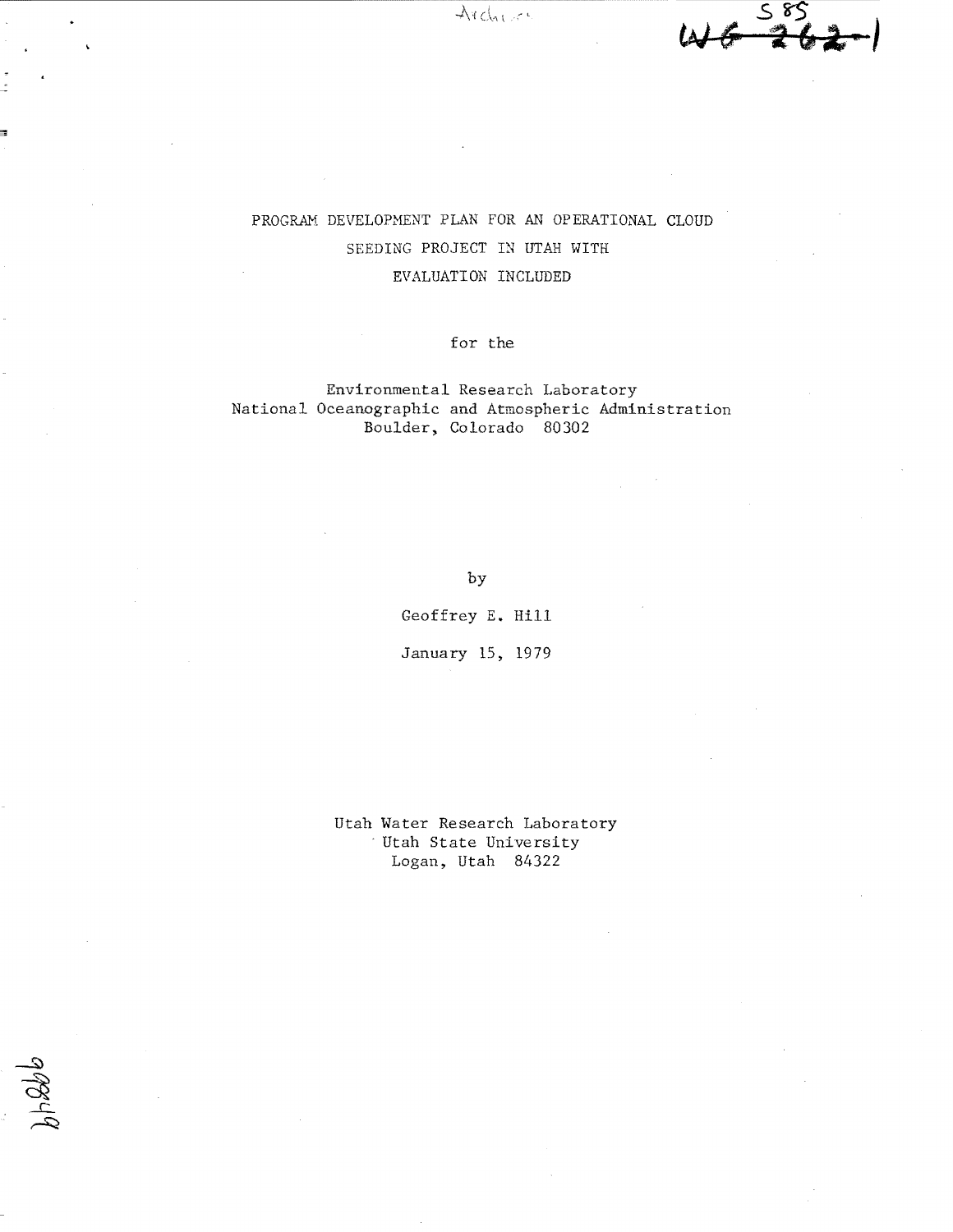# TABLE OF CONTENTS

ŀ,

ś,

Page

| T   |                | INTRODUCTION                                                                                                                                                                                                              |  |  | 1                              |
|-----|----------------|---------------------------------------------------------------------------------------------------------------------------------------------------------------------------------------------------------------------------|--|--|--------------------------------|
|     | a)<br>b)       | Operational Framework<br>Research Framework.                                                                                                                                                                              |  |  | $\mathbf{1}$<br>$\overline{2}$ |
| IJ  |                | OPERATION                                                                                                                                                                                                                 |  |  | 4                              |
|     | a)             | Target Area and Length of Project.<br>$\bullet$<br>$\sim$ 100 $\pm$                                                                                                                                                       |  |  | 4                              |
|     | b)<br>c)       | Seeding<br>$\ddot{\phantom{a}}$<br>$\ddot{\phantom{a}}$<br>$\mathbf{r}$<br>$\bullet$<br>Seedability<br>$\mathbf{r} = \mathbf{r} - \mathbf{r} = \mathbf{r}$<br>$\ddot{\phantom{a}}$<br>$\bullet$<br>$\bullet$<br>$\bullet$ |  |  | 5<br>9                         |
|     | $\mathrm{d}$ ) | Measurements Required for Seeding Operations                                                                                                                                                                              |  |  | 11                             |
|     | e)             | Suspension Criteria<br>$\mathbf{r}$ , $\mathbf{r}$ , $\mathbf{r}$ , $\mathbf{r}$ , $\mathbf{r}$                                                                                                                           |  |  | 11                             |
| III |                | DESIGN AND EVALUATION                                                                                                                                                                                                     |  |  | 12                             |
|     | a)             | Design Framework<br>$\bullet$<br>$\sim$ 100 $\pm$                                                                                                                                                                         |  |  | 12 <sub>1</sub>                |
|     | b)             | Precipitation Control<br>$\mathbf{z} = \mathbf{z} + \mathbf{z}$ . The $\mathbf{z}$<br>$\sim$<br>$\bullet$<br>$\sim$ $\sim$<br>$\bullet$                                                                                   |  |  | 12                             |
|     | c)             | Duration of Seeding<br>$\mathbf{r}$<br>$\sim$<br>$\sim$<br>$\sim$                                                                                                                                                         |  |  | 13                             |
|     | d)             | Location of Control Areas                                                                                                                                                                                                 |  |  | 15                             |
|     | e)             | Analysis of Seeding Effectiveness.                                                                                                                                                                                        |  |  | 16                             |
| IV  |                | EQUIPMENT AND MEASUREMENTS                                                                                                                                                                                                |  |  | 77                             |
|     | a)             | Seeding                                                                                                                                                                                                                   |  |  | 17                             |
|     | b)             | Evaluation                                                                                                                                                                                                                |  |  | 18                             |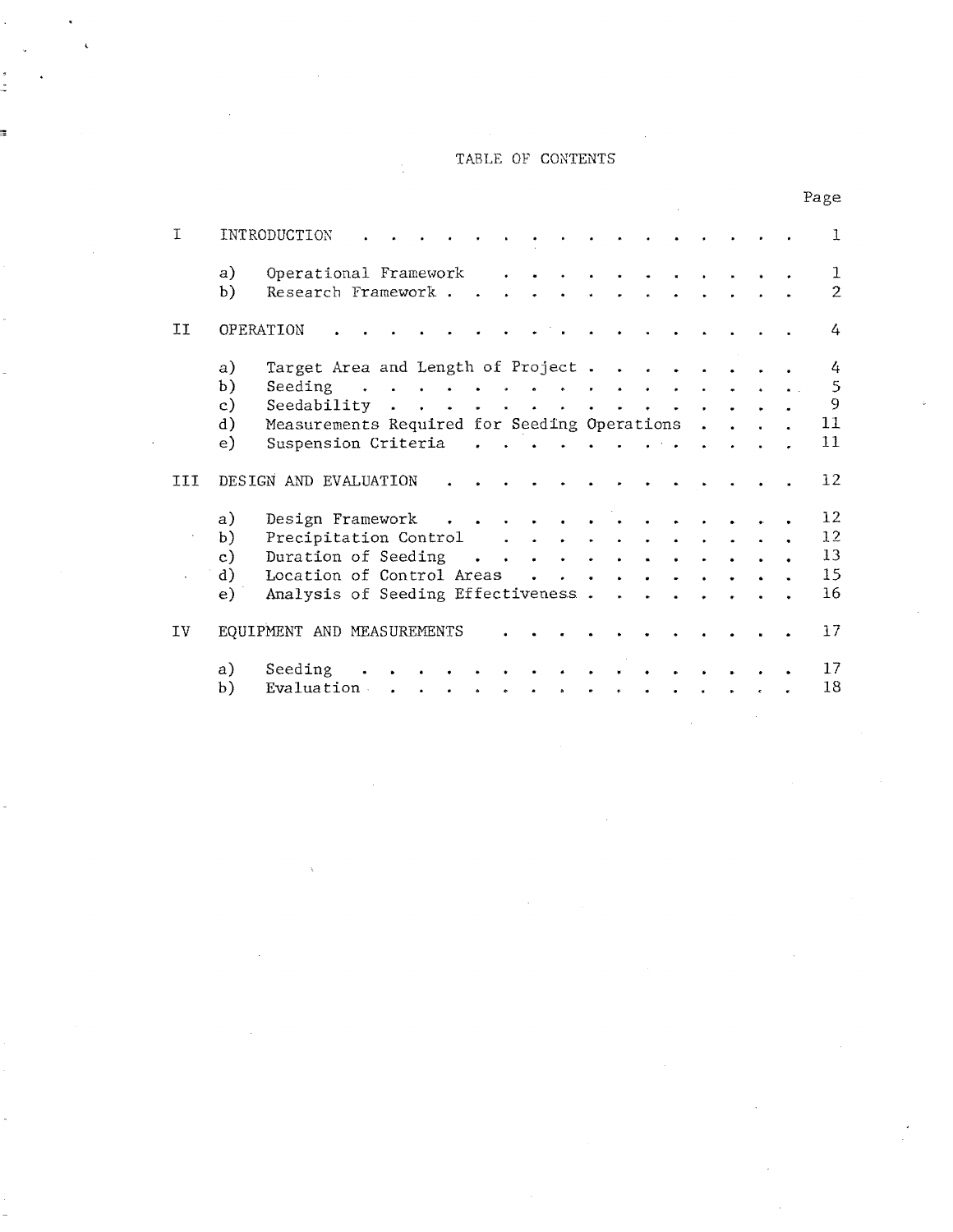# I. INTRODUCTION

### a) Operational Framework

In the arid climate of Southern and Central Utah, there is a continuing need to augment water supplies. While much of the water is needed for summertime use, particularly for irrigation, most of the available water is supplied by winter storms. Therefore, it is for the augmentation of the water stored naturally as snowpack at higher elevations that cloud seeding can make its greatest contribution.

Over the past several years, an attempt has been made to augment the snowpack by cloud seeding. Although there is a physical basis for expecting an increase in precipitation from a scientifically managed cloud seeding program, the empirical evidence that such increases have actually resulted is inconclusive. If the desired increases have not been achieved, the most likely explanation is that the empirical data necessary to distinguish seeding opportunities adequately have not been collected and applied. Presently, it is worthwhile to design a cloud seeding program in which plans are made beforehand to obtain appropriate field data for use in the execution and evaluation of the program.

Inasmuch as both the clouds available for seeding and the precipitation and storage of water in the form of snowpack are concentrated in the mountains, the area of precipitation augmentation is best confined also to the mountains. Even though the duration of the seeding program may be indefinite, the duration of operation to be evaluated should be defined in advance and carried out as planned. To do otherwise could introduce unwanted bias and doubtful conclusions.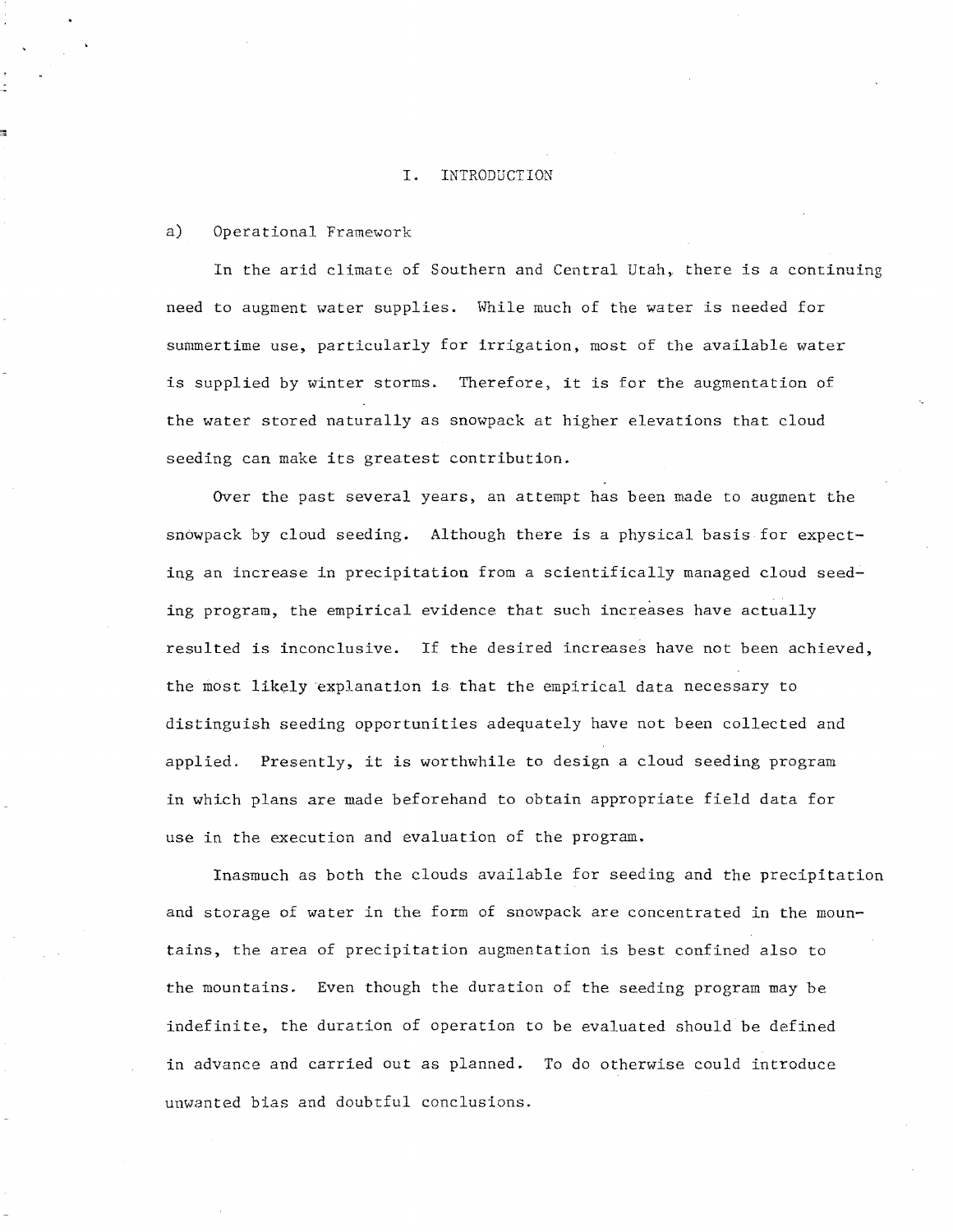Although an improved operational project with an extensive evaluation included in the design costs much more than that of a simple cloud seeding effort, the benefits will undoubtedly justify the expenditure. The reason is twofold. In terms of immediate benefits, the program will improve determination of which clouds or storms are seedable and concentrate the seeding effort where it will be most beneficial. In the long run, a properly planned and executed evaluation will produce results that will enhance the long term stability of the seeding program as a whole.

Concerning the socio-economic impact of more effective cloud seeding, the benefits of an increased snowpack are likely to far exceed both the cost of the program and any occasional undesirable side effects. However, the disbenefits of the program should not be overlooked. Potential problems include increased flooding during spring runoff, increased avalanche hazard, and increased inconvenience to mountain communities. On the other hand, only artificial increases of precipitation in these occurrences can reasonably be attributed to cloud seeding. Therefore. it is worthwhile to include in the plan sufficient measurements that can be used to deal with such problems on a rational basis. Finally, a public educational effort should be included so that information on all aspects of the cloud seeding program and its reason for being are available to the public.

# **b)** Research Framework

The research associated with this program should be primarily directed toward achieving a definitive evaluation of seeding effects. To accomplish this goal, the evaluation must be specifically designed to do so. Therefore, there are two requirements placed upon the total program, one is to increase precipitation, the other is to clearly demonstrate that precipitation has indeed been increased.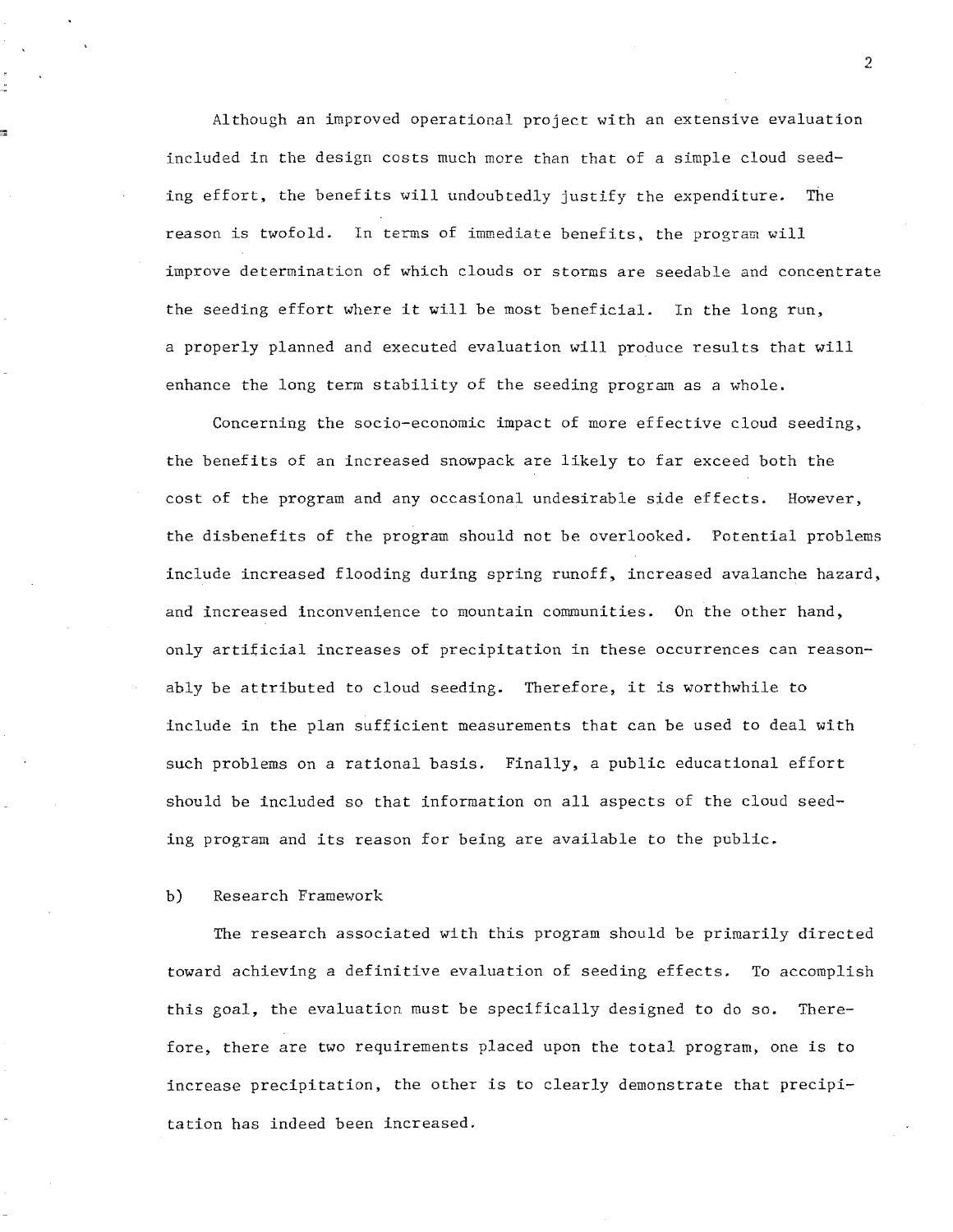A secondary objective of the research is to develop a knowledge of the actual potential for increased precipitation in the target area. Measurements of relevant parameters over space and time are needed to determine the spatial and temporal variability as well as the frequency of seedable storms. At the same time, the vertical temperature stability at low levels is needed to determine the fraction of time ground seeding generators are effective. In order to increase precipitation efficiently, these measurements are needed anyway. The only extra work needed to improve our knowledge of seeding potential is an analysis of such data as it becomes available.

Research to develop improved methods of indentifying seedability, determine what type of seeding material to use, or decide whether it is better to seed by air or ground requires systematic data collection, but the effort needs to be much more concentrated than appropriate for the general clouding seeding operation and evaluation described here. Such research data collection and evaluation are best left to controlled experiments such as are being conducted at Utah State University.

The present project should, in contrast, emphasize measurements needed in the application of previous research results and evaluation of what is actually achieved by cloud seeding in an operational mode. The technology employed should not include promising methods or approaches still being studied but not yet tested in confirmatory experiments.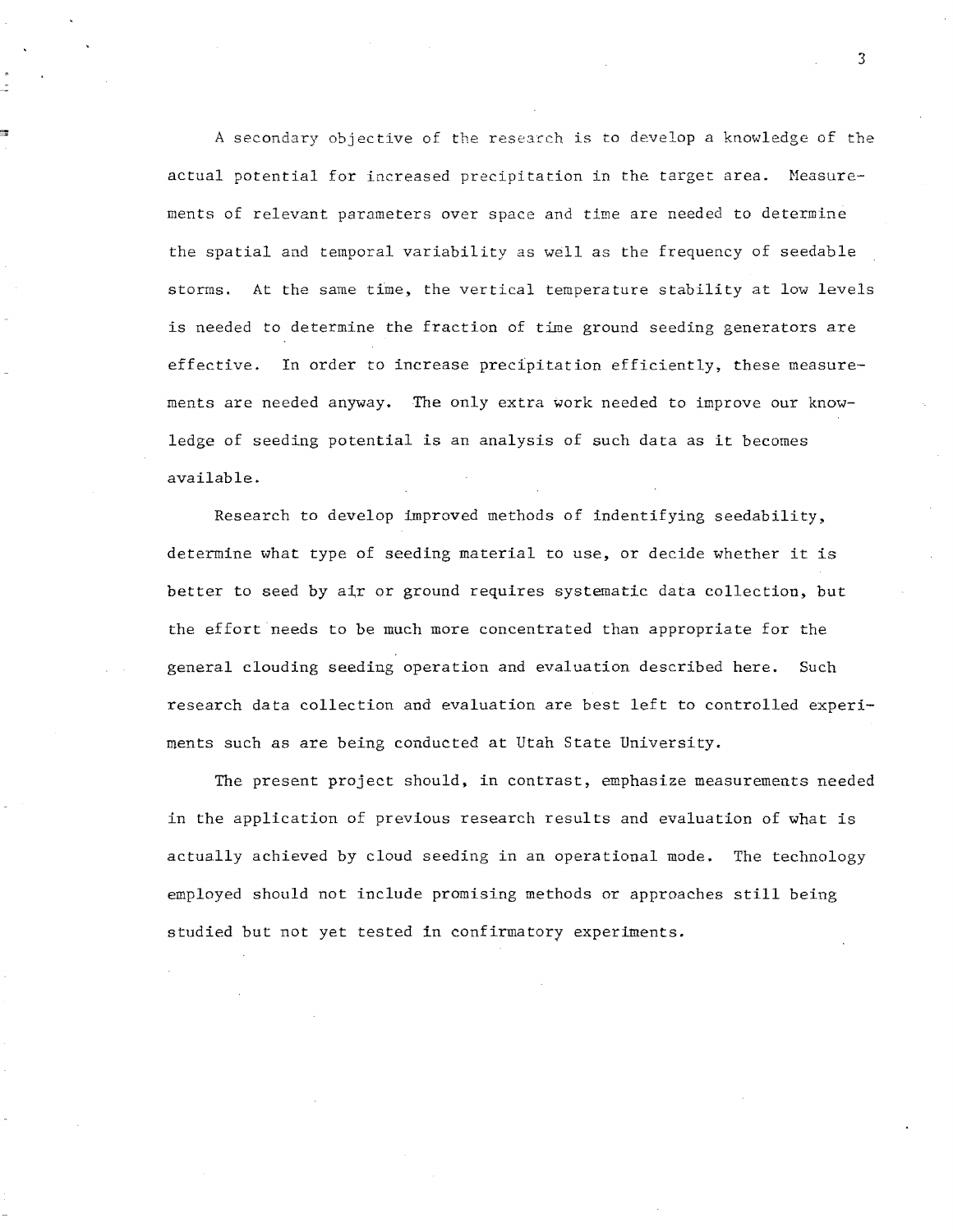# II. OPERATION

# a) Target Area and Length of Project

Although data for evaluation must be gathered on a continuing basis, it is not necessarily desirable to evaluate the information collected after each year. The danger in early analysis and reporting is that when a positive, neutral or negative effect is found, a case will be made to cease the evaluation, if not the operation. Even if the effect found can be demonstrated to be statistically significant, such reaction is unjustified. The period or periods of evaluation should be stated in advance, and sequential evaluations should be recognized only as uncertain indicators of the program's effectiveness.

The same kind of reasoning applies to regional subdivisions used in the monitoring and evaluation. That is, if several areas are evaluated as independent entities, then some will likely show favorable results. If it is indeed desirable to have several separate areas, then it is necessary to take that fact into account in the analysis of statistical significance. Because a longer period of record would be required to establish statistical significance of a given effect when data from multiple areas are used, it would be possible to establish results sooner from a purely statistical point of view with only one area for evaluation. However, important physical considerations suggest that independent evaluation in a few separated areas would be desirable. For example, a front range may cause rather different cloud conditions over a downwind range. Also, over a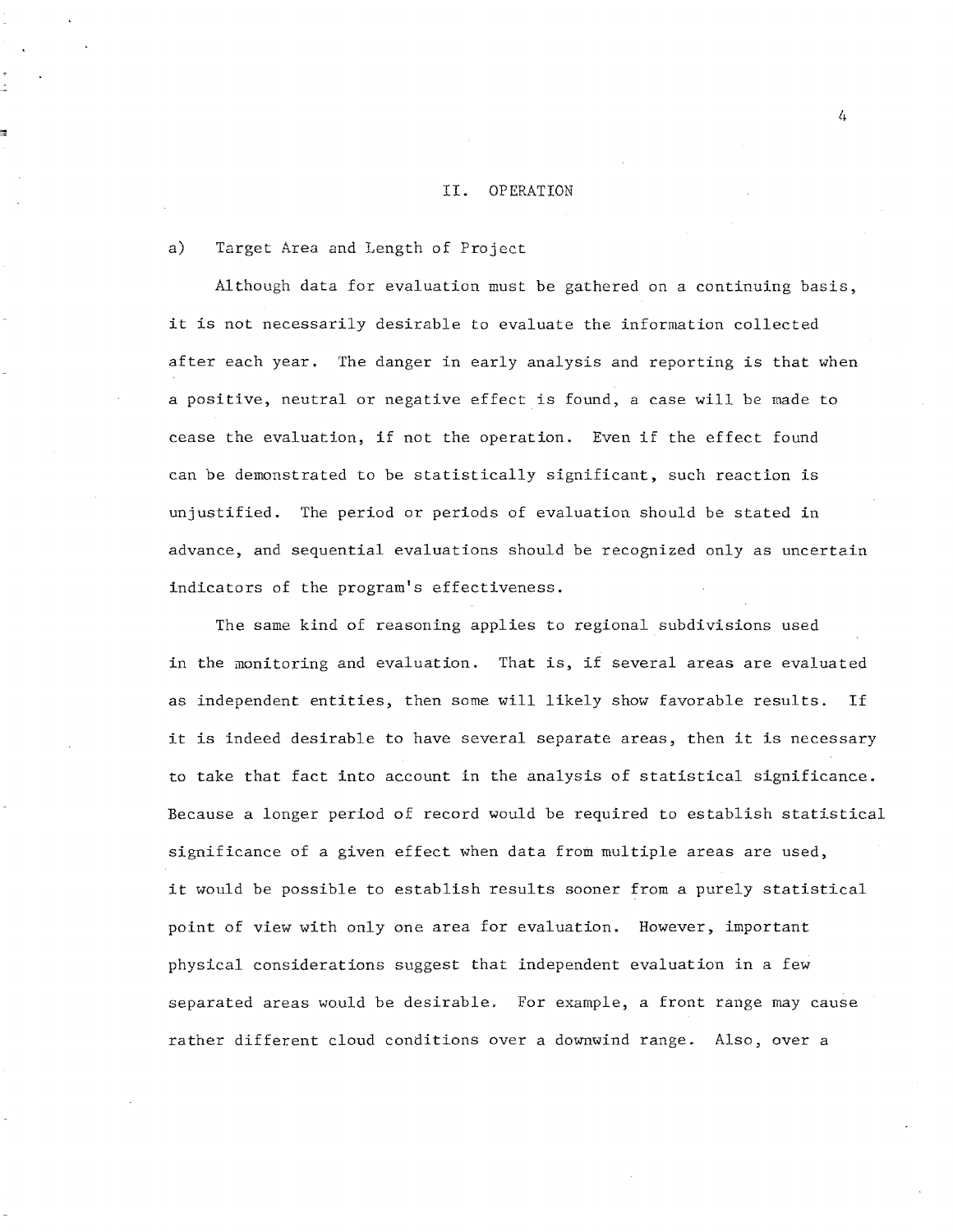large target area there may be significant differences in the type and frequency of seedable storms. Though the former effect may prove to be more important than the latter, allowance should be made for both possibilities.

As an appropriate balance among these considerations, it is recommended that four independent target areas be established in advance. These are shown in Fig. **1.** The western most regions are largely unaffected by nearby mountains upwind. The opposite is true for the mountains in the central and northern regions. Furthermore, the northern region is physically separated from the southernmost region by a large distance; storms affecting the southern regions may not reach the northern one and vice versa.

b) Seeding

Both ground and air seeding are recommended. Hhen stability conditions are suitable and all areas are to be seeded for a period of time in excess of about four hours, then ground generators may be used almost exclusively. However, when these conditions are not met, then airborne seeding should be used to augment or replace ground seeding.

To reduce the effect of low level inversions and to increase the flexibility of operation, the use of telemetered control of seeding from high elevations is desirable. The technology for reliable operation of seeding generators by remote control is well established. Trapping of ice nuclei by low level inversions would be greatly reduced and the timeliness of the flow of nuclei into the clouds would be increased. These factors lead to the recommendation that the majority of ground generators be placed at high elevations and operated remotely if necessary. The general location of ground-based seeders is shown in Fig. **2.**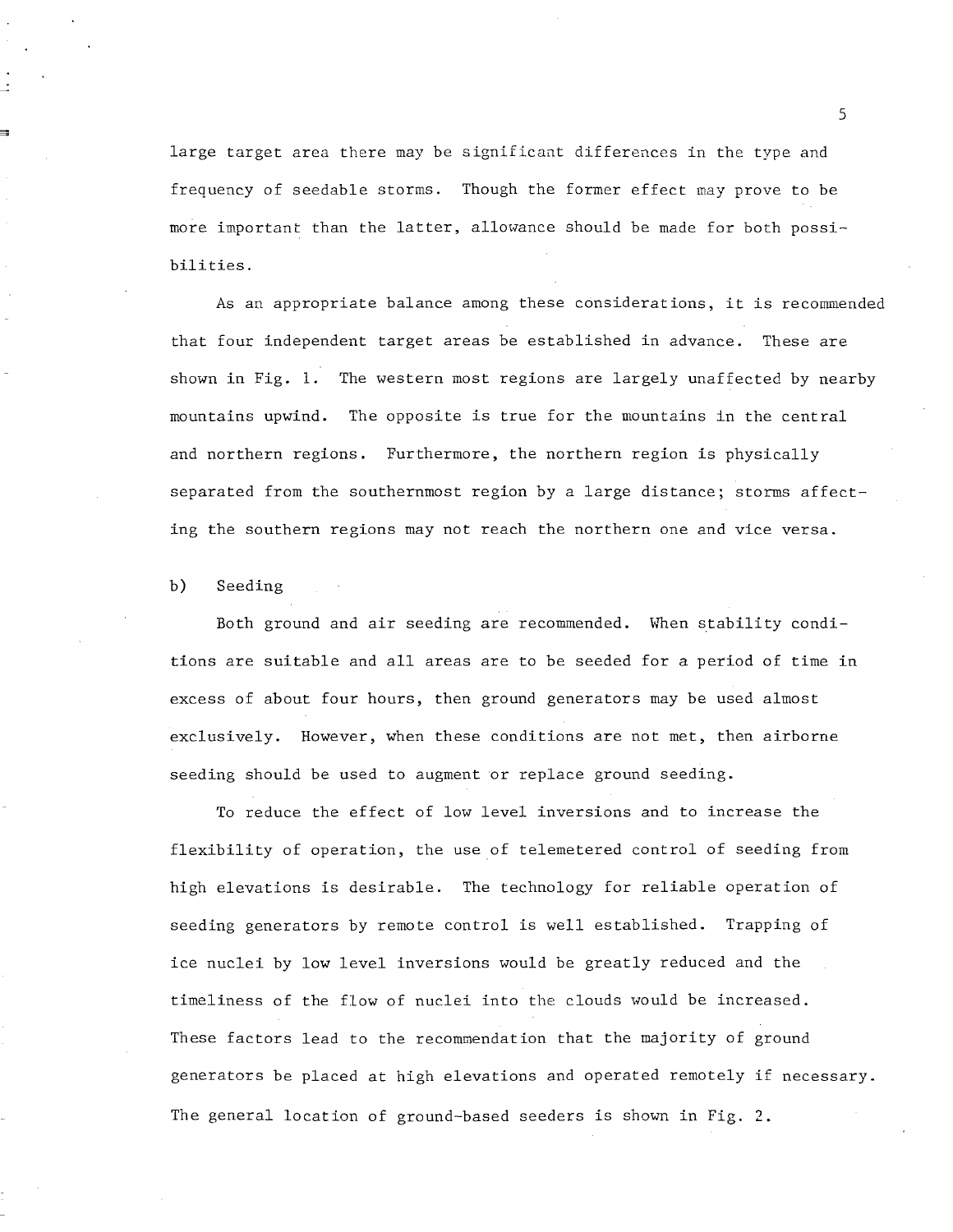

Fig. 1. Target area with subdivisions and rawinsonde locations.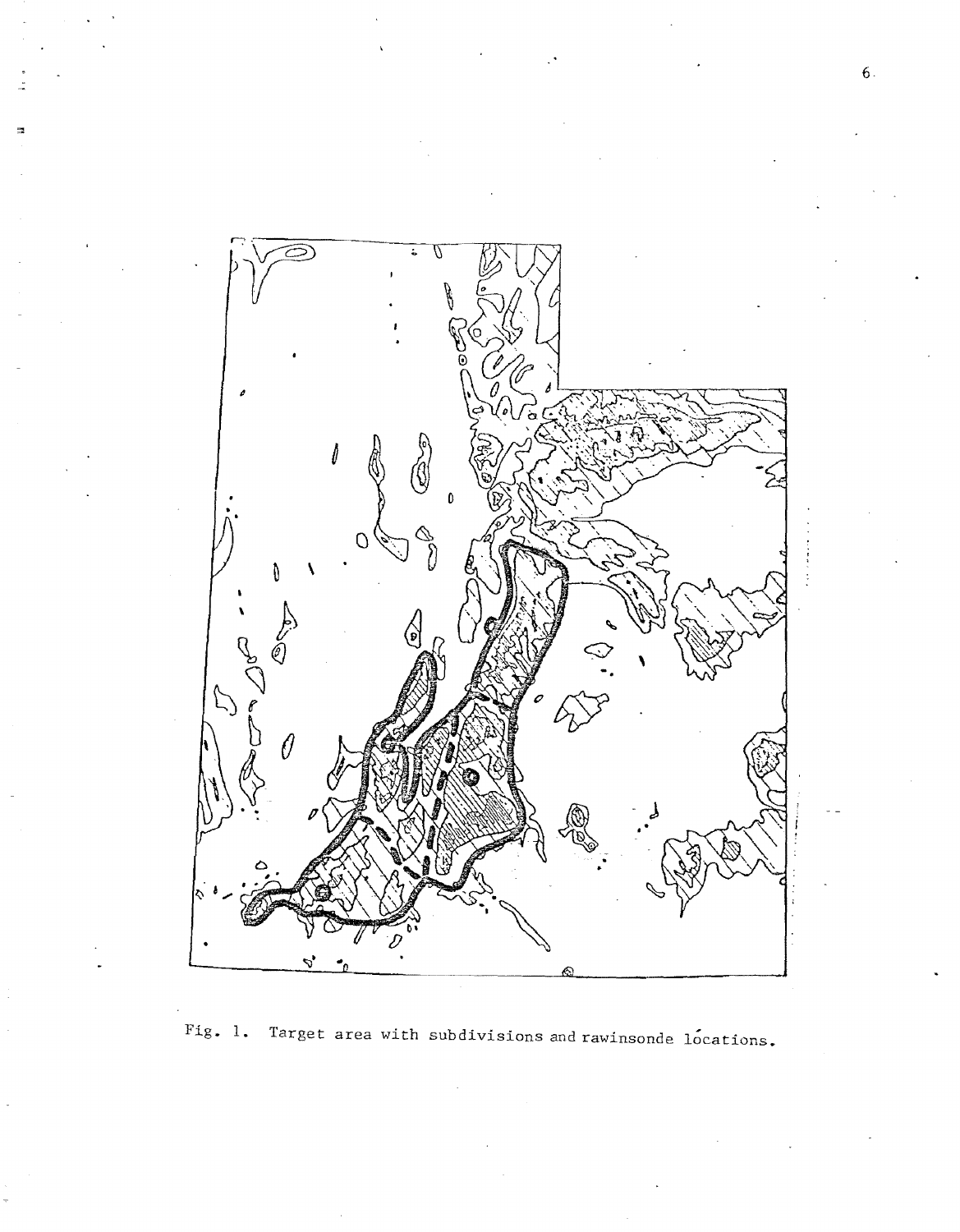

**Fig. 2.** Zone of ground-based area dashed.) , solid curve. (Target

7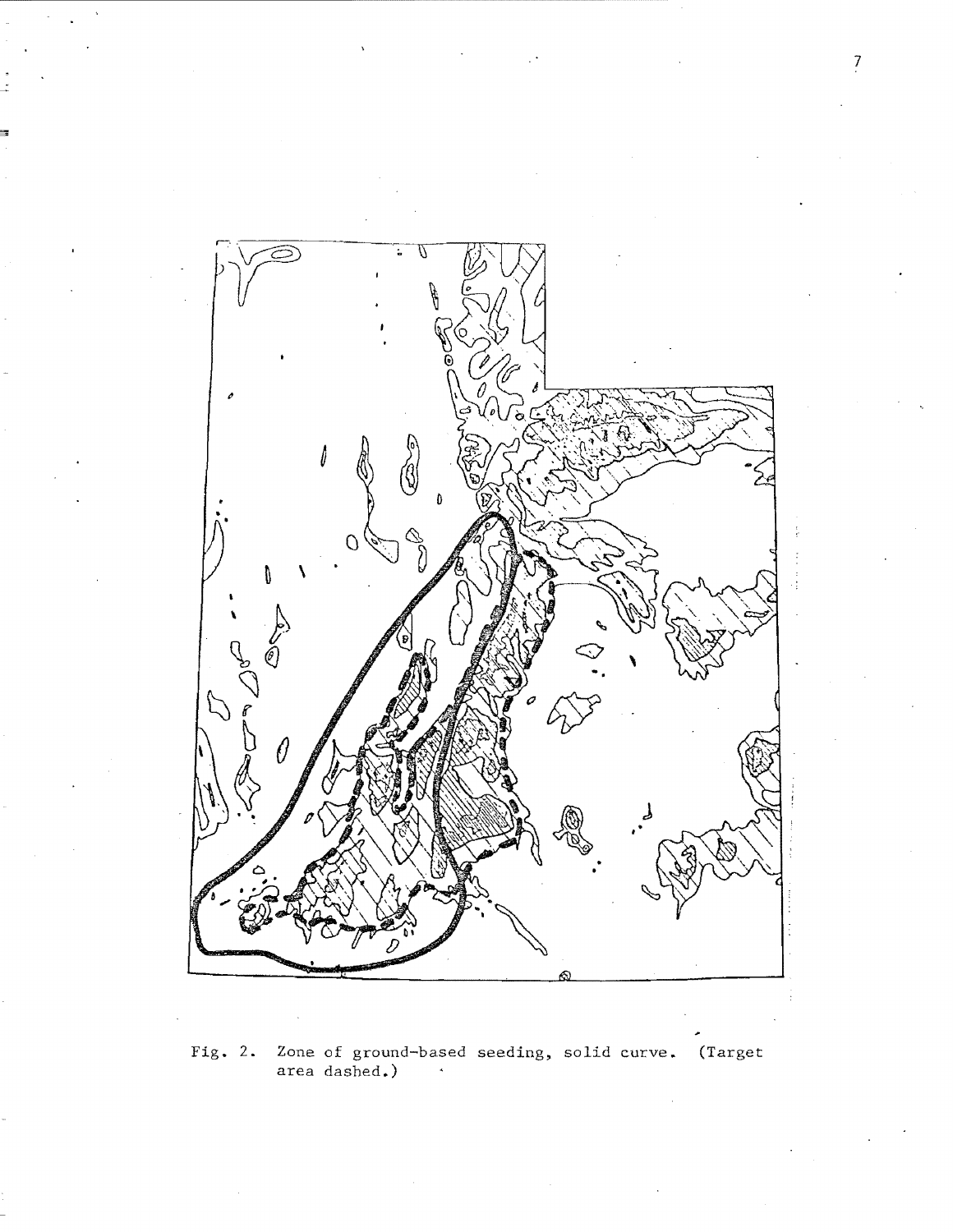Airborne seeding must be sufficiently flexible to place material into clouds over the limited regions where it will do the most good. Therefore, seeding aircraft should be controlled by radar. A dedicated control radar should be placed atop a high elevation with a view over the entire airborne seeding release zone. Two radars should be used if one has insufficient coverage.

Project design and the method of evaluation are inseparabie parts of the whole program. For example, if additional instrumentation is used to obtain data for evaluation of some treatment effect, then matching data for some untreated situations must also be obtained. Otherwise, unwanted biases will surely arise. One of the most effective ways to obtain data properly representing both treated and untreated situations is to employ randomization. Since the instrumentation available to the operational weather modification project in Southern Utah is to be augmented, it is strongly recommended that randomization or some equivalent procedure be employed as a basis for evaluation. If randomization were used, the decision whether to seed specific storms should be made in several steps. First, information from rawinsondes and aircraft should be used to decide whether a cloud area is seedable. If the conditions are declared favorable and a definite seeding period decided, then another decision should be made as to whether to carry out the seeding or to leave the target area unseeded as a deliberately selected untreated situation in the randomization process. The choice should be made randomly with the odds pre-fixed so that there will be about m seeded storms for every n unseeded storms during the course of a single season. For example with  $m = 3$  and  $n = 2$ , 60% of the suitable storms would be seeded and 40%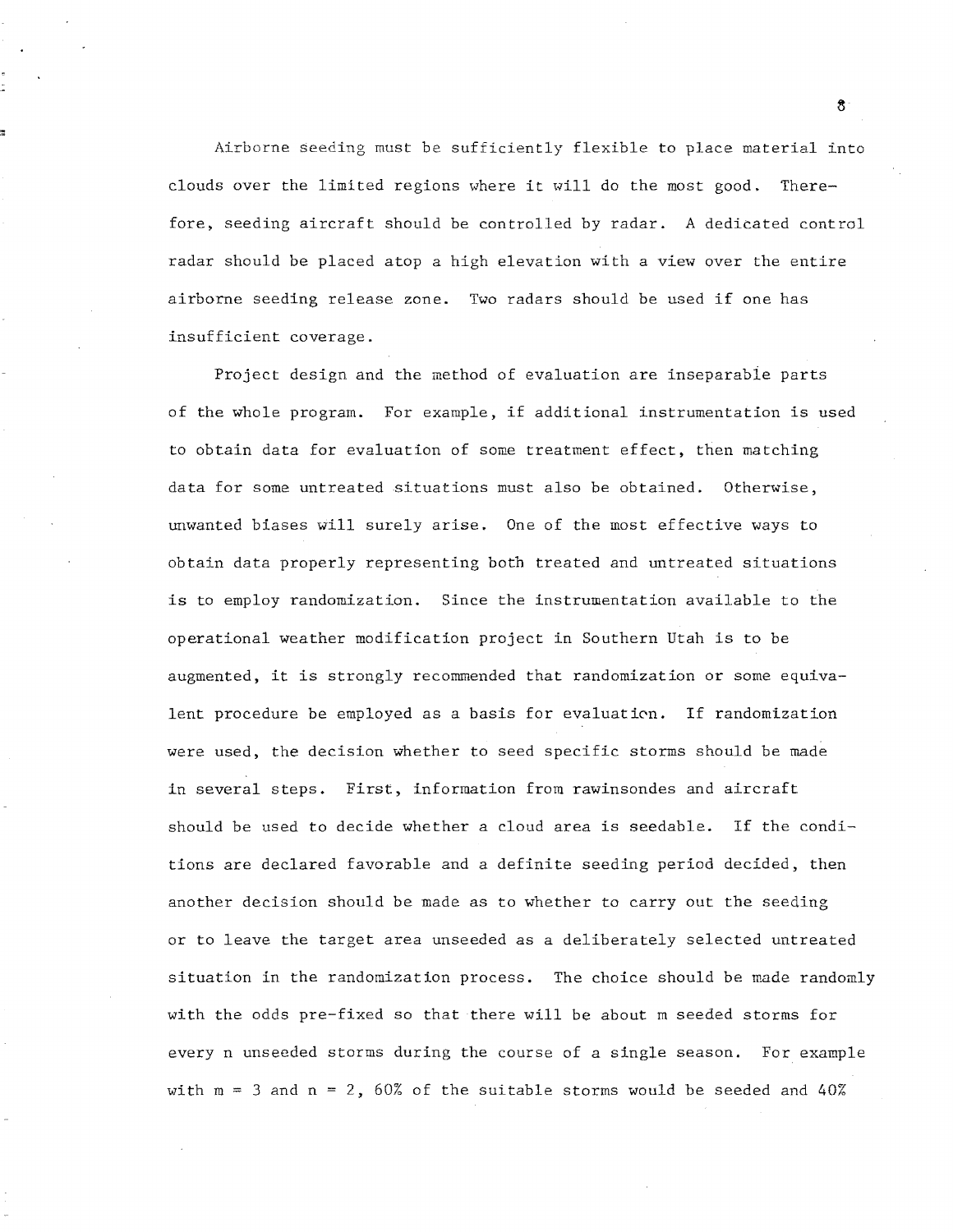unseeded. For each storm, the declaration of intent to seed should be reported to the evaluator and the choice of whether to seed or not is then reported back to the operator.

Another possibility would be to state in advance that p days would be open for seeding if conditions were suitable. That is, seeding is permitted but not required. Then after 1 purge day, there would be q days following in which no seeding would be permitted. Such a cycle would be repeated throughout the winter season. As an example, with  $p = 11$  and  $q = 6$  each cycle would last 18 days including the purge day. Precipitation in the p days would be considered as seeded and precipitation in the q days as unseeded. We shall call this approach "programmatic seeding" as differentiated from "randomized seeding." For reasons which will be discussed later, this is the method recommended for establishing unseeded periods of precipitation to be used in evaluating this project.

#### c) Seedability

The critical question concerning seedability is what criteria should be used to decide whether the addition of ice nuclei, and in particular, silver iodide will increase precipitation. Certainly, the presence of supercooled water is a prerequisite for increasing precipitation by cloud seeding. All indices for seedability must ultimately rest their worth on how well they act as an indicator of supercooled water. Of course, other indices may be used to measure how well seeding material is dispersed, its direction of travel, and the trajectories of augmented precipitation.

There is substantial evidence that the criterion found in the Climax experiments cannot be applied successfully at most other locations. A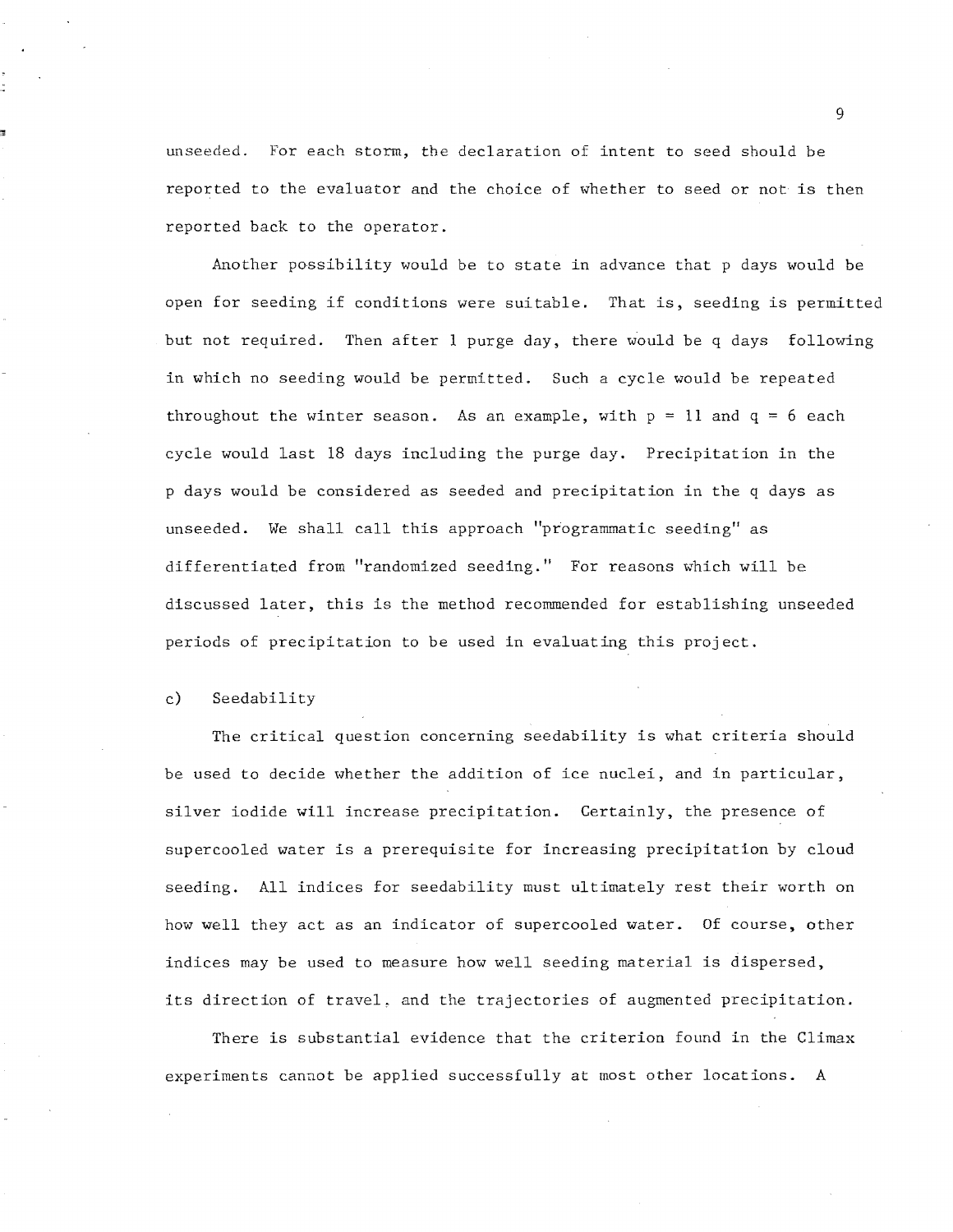fixed level temperature is likely to be very poorly correlated with the amount of supercooled water present.

Cloud top temperature has been widely used as a measure of seedability. Cold cloud tops are believed to contain abundant supplies of ice particles, and warm cloud tops, a relatively small supply of ice particles. If the cloud top is too warm, the effectiveness of silver iodide is diminished. Thus, physical reasoning suggests that cloud top temperature would serve as a useful index of seedability. Several experiments, mostly of the post hoc variety, tend to support this contention. However, a number of factors suggest that cloud top temperature is a rather weak indicator of seedability. For example, there is a lack of studies which actually demonstrate a relationship between supercooled water concentrations and cloud top temperature. Apparently, a better indication of seedability is direct measurement of supercooled water, and its temperature if silver iodide is to be used. Thus, the presence of substantial amounts of supercooled water at temperatures which can be affected by silver iodide would be expected to constitute a highly seedable situation.

But even though these latter criteria appear optimal, the combined criteria of supercooled water and temperature have not been tested. Such tests are in the preparatory stage at USU. In the meantime for an operational seeding and evaluation program, the system should be designed to utilize indicators that have both a physical basis and some experimental validity. Therefore, it is suggested that the seedability criterion should be cloud top temperature rather than supercooled water.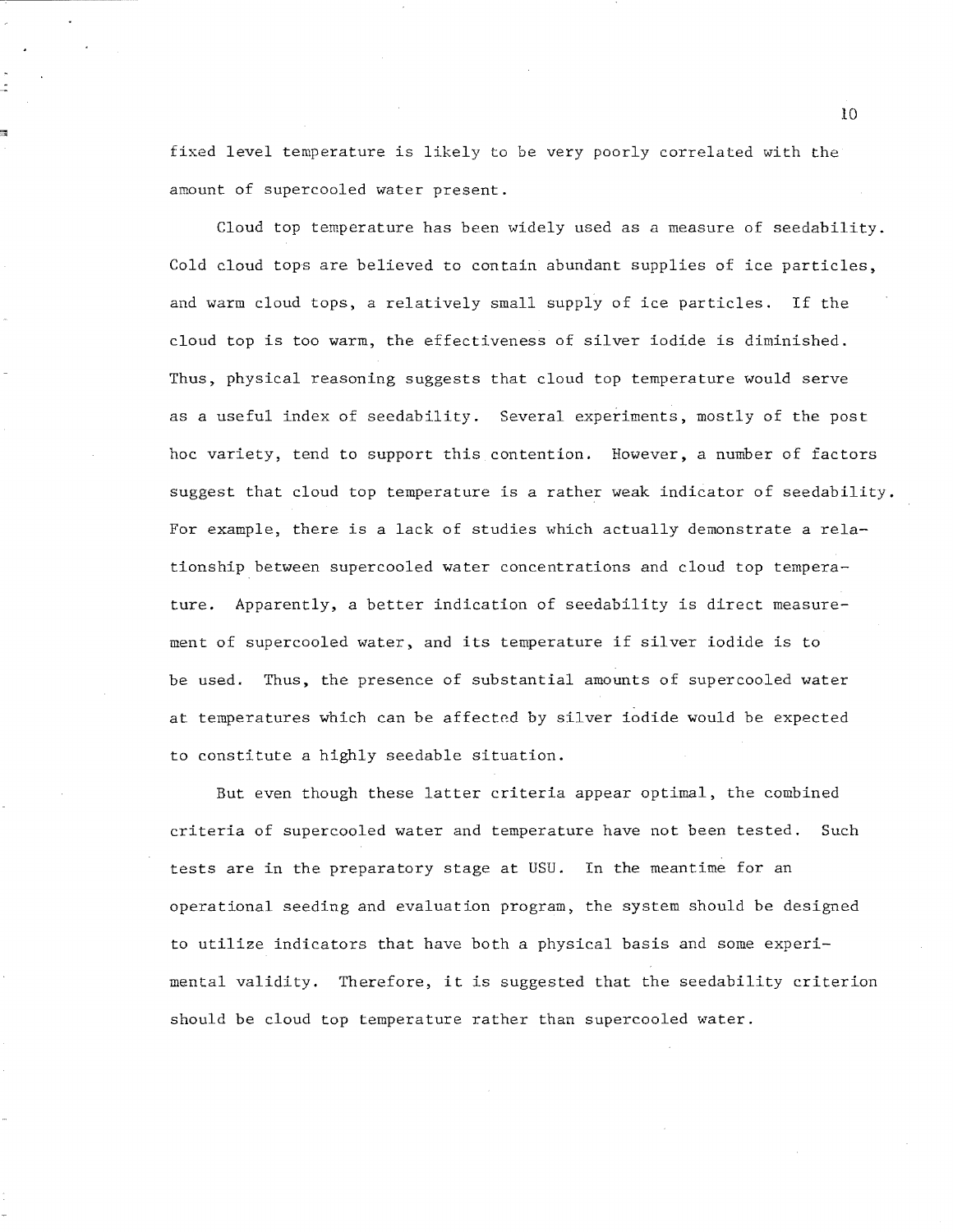# d) Measurements Required for Seeding Operations

Heasurements of variables related to targeting of precipitation are needed in addition to those required for seedability determination. Low level stability measurements are needed to ascertain whether seeding material released from the ground will disperse into the clouds. Hinds at levels where seeding material is expected to be found are required. Nearly continuous measurements of cloud top heights in the vicinity of the mountains are needed to find the cloud top temperature. Cloud detection units similar to the Air Force TPQ-ll are recommended along with rawinsondes. Airborne measurements of cloud top temperature should also be made to augment the ground based measurements •. However. the combined data used to determine seedability should not be separated later into sub-categories for separate evaluations.

# e) Suspension Criteria

Provisions should be made for suspending seeding operations. if environmental conditions become or could become hazardous. These situations include the presence of abnormally deep snowpack, threat of flooding especially at lower elevations and avalanche danger. Unusually strong convection conditions might also be considered unsuitable for seeding.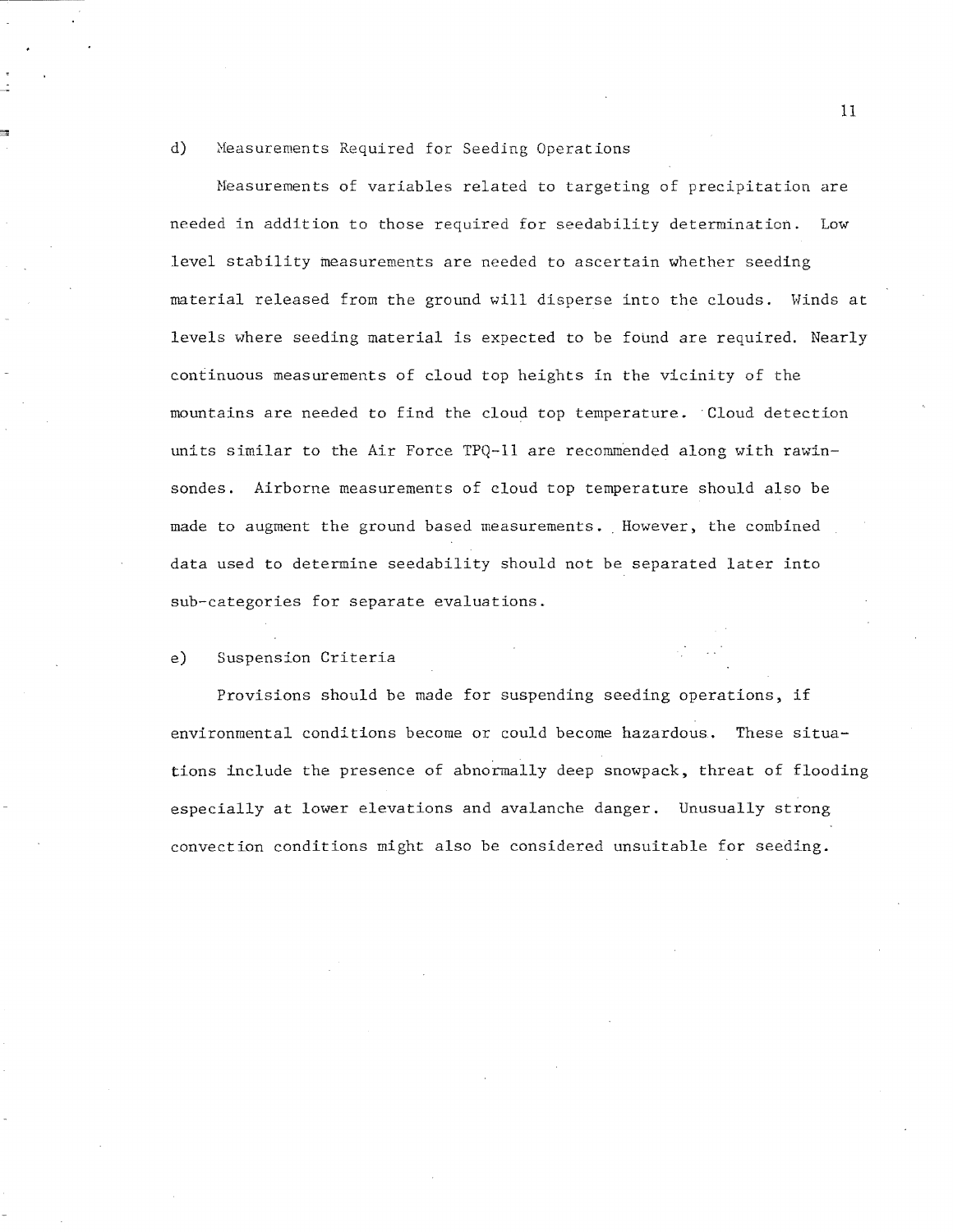#### III. DESIGN AND EVALUATION

## a) Design Framework

Much of the design has already been defined by the general requirements previously discussed. Randomized or programmatic seeding is needed for evaluation purposes. Seeding is accomplished both by ground based and airborne released silver iodide. Seedability is to be determined primarily on the basis of a cloud-top temperature window, presumably from about  $-10^{\circ}$ C to  $-24\degree$ C. Consideration is also given to low level stability and wind flow, so that proper placement of seeding material is achieved.

b) Precipitation Control

Although extensive measurement of precipitation within the scope of the operation is justified solely on the basis of evaluation of seeding effectiveness, the interaction of those measurements with the project design must be considered. The ultimate success of the project is measured by how much.the precipitation is increased in the target area compared to how much precipitation would have fallen in the absence of treatment. This added precipitation can be much more readily detected if substantially well-correlated variables are used. Covariates can take the form of control-area precipitation measurements or control-area aerological measurements, or both. Our recommendation is that only precipitation be used as a covariate for reasons discussed later. Precipitation measurements in the control area should be at the higher elevations where the snowpack is greatest. Correlations with target precipitation will be much higher at the high elevations compared to measurements

radar, . **f'''** *r*   $F_{4}$ rz co $1$ <sup>n'n</sup>]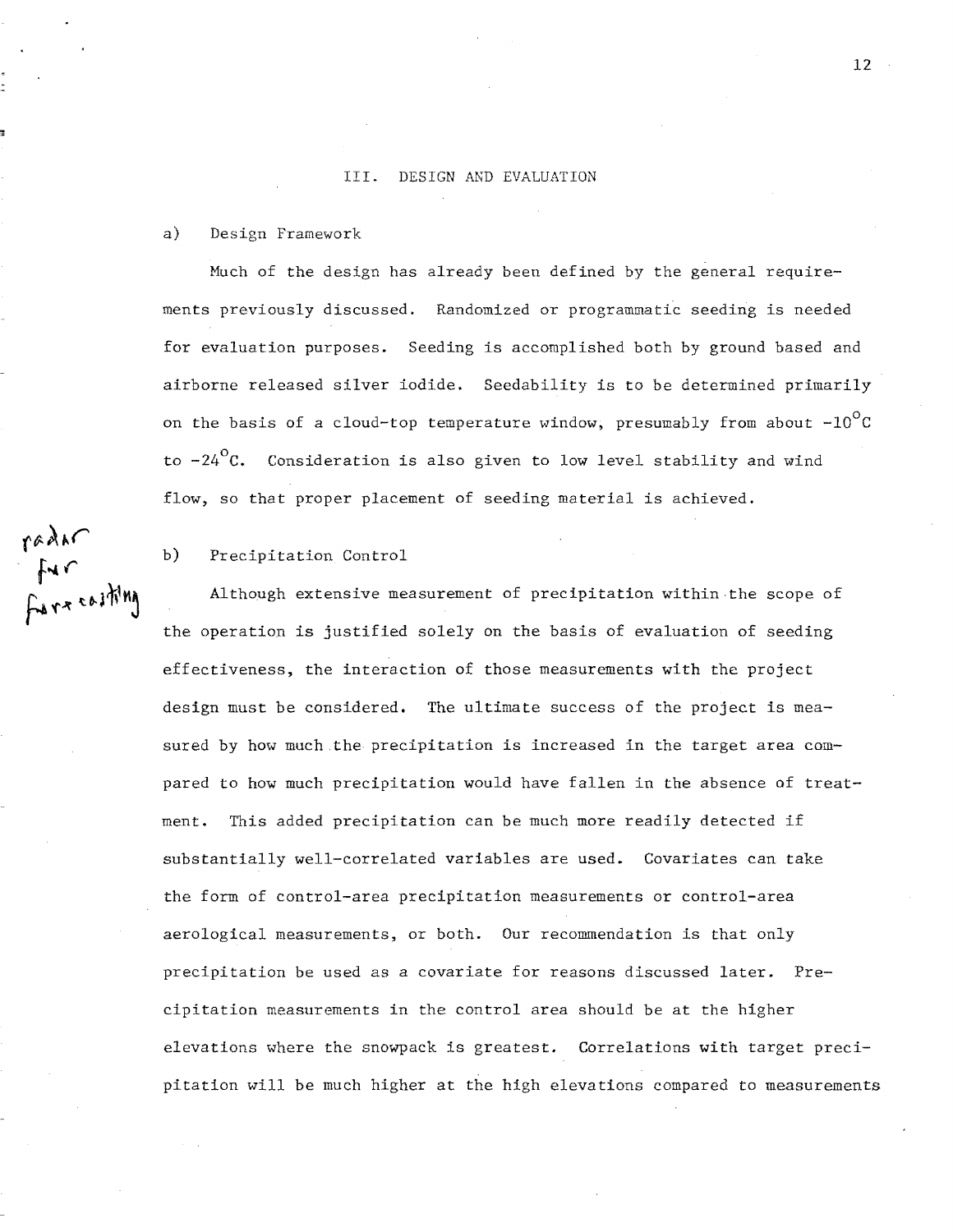at low elevations. Some predetermined time lag between control and target area precipitation should also be employed. The general area of the control measurements is shown in Figure 3 along with the ground seeding and target areas.

Whatever approach is selected to establish controls for evaluation, the choice should be made prior to the start of the operational phase. Therefore, it is suggested that the first season of the program be set aside for an intensive period of measurement without any seeding. From these measurements the gages to be used as covariates may be chosen. Control area precipitation measurements found to be highly correlated with target precipitation should then be designated as the controls for the project evaluation. During the operational periods, whether designated seeded or unseeded, both control and target area measurements should be taken on a regular prescribed basis. New correlations and relationships between target and control precipitation would be established as part of the evaluation of seeding effectiveness.

# c) Duration of Seeding

The duration of individual operational periods needs to be established. If randomization were not used, and some area control were used instead as the only basis for evaluation, then a variable period of seeding strictly suited to the requirements of individual storm events could be employed. The final test of seeding effectiveness would rest with the seasonal totals.

If randomized seeding were to form the basis of an evaluation, wherein precipitation measured in both the target area and control area is used to evaluate seeding effectiveness, then the duration of individual events may still be varied according to the individual storm at hand, but the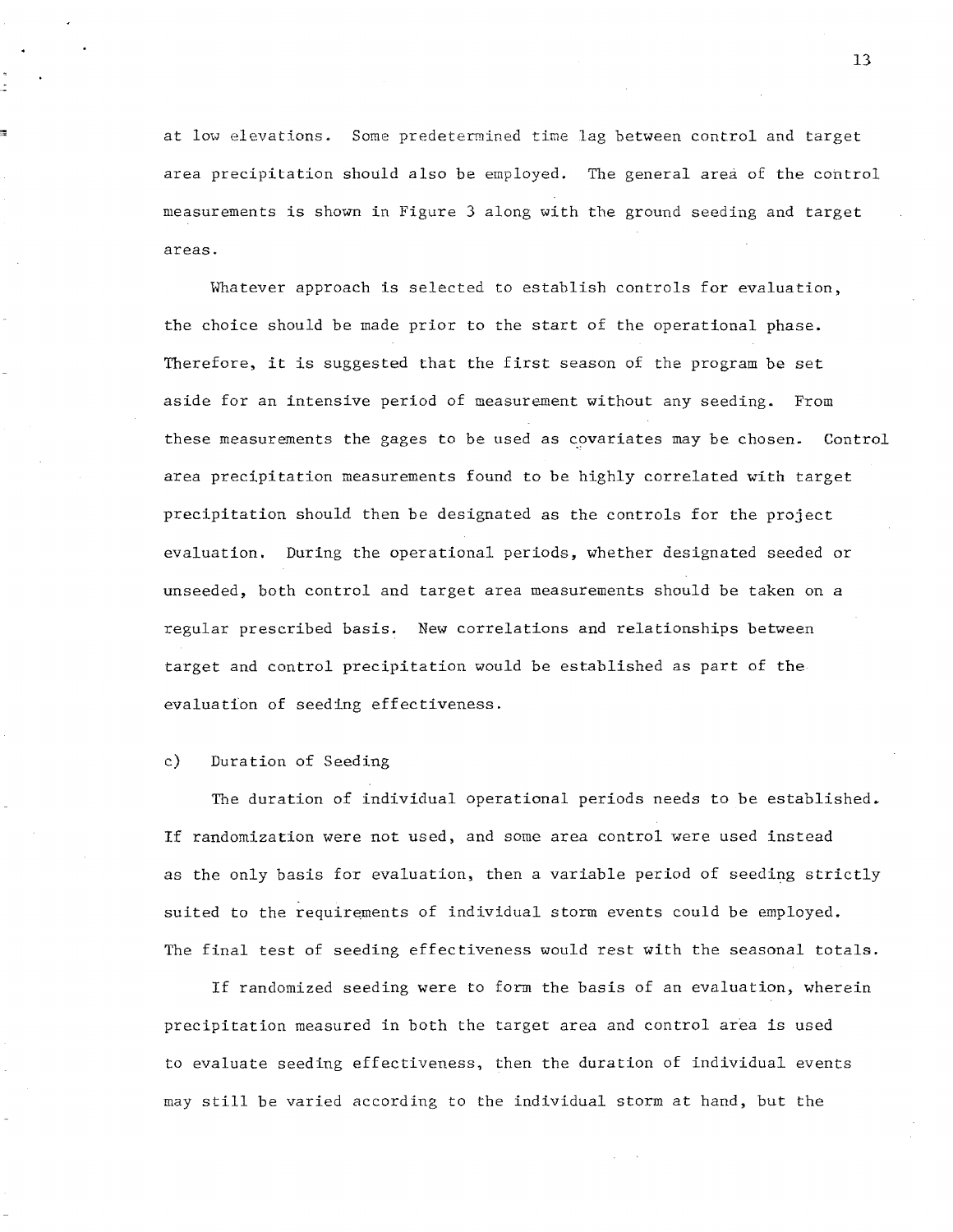

 $\frac{1}{2}$ 

Fig. 3. Control area (labeled C) with seeding and target areas also shown.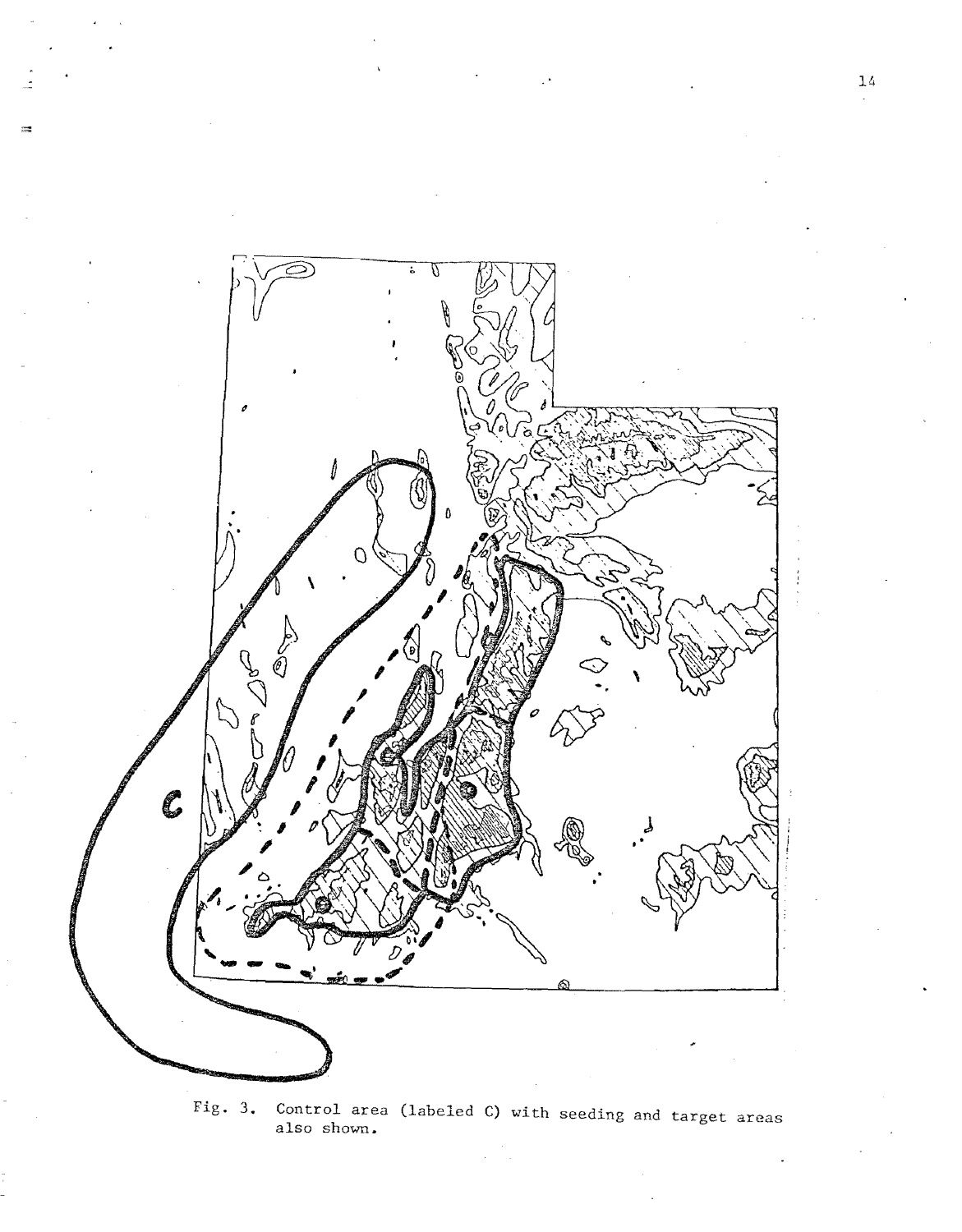choice of event duration must be made in advance of the randomized seeding decision. Otherwise a seeded wet storm could be continued, or a seeded dry storm could be discontinued. Another option would be to make all storm periods of equal duration. Because the duration of storms varies greatly, it would seem clear that a variable duration, decided in advance of each operational event would be far better than a constant duration.

On the other hand, it would be highly desirable for the operator to have the flexibility of starting or ending seeding as needed, but not having to make such a decision in advance when available data and the ability to forecast seedability conditions are inadequate for the task. Such flexibility can be achieved by the programmatic seeding wherein fixed intervals of seeded and unseeded periods follow cyclically. We therefore, recommend this strategy for developing seeding controls.

# d) Location of Control Areas

If control areas were needed in evaluating individual storms, it would be virtually necessary to have the areas close to the target, that is within a 100 km or so. Otherwise, storm time and path variations would greatly reduce the correlations as the distance becomes greater. On the other hand, the control areas must be located such that seeding material does not enter into them. One approach is to utilize only control areas upwind of the target. Thus, for example, a southern control area would be used for southerly flow. The difficulty would then be that the northern target area is far removed from that control area, and its usefulness would be marginal.

With programmatic seeding. the control area may be placed further away, so that contamination is unlikely. Since up to several periods of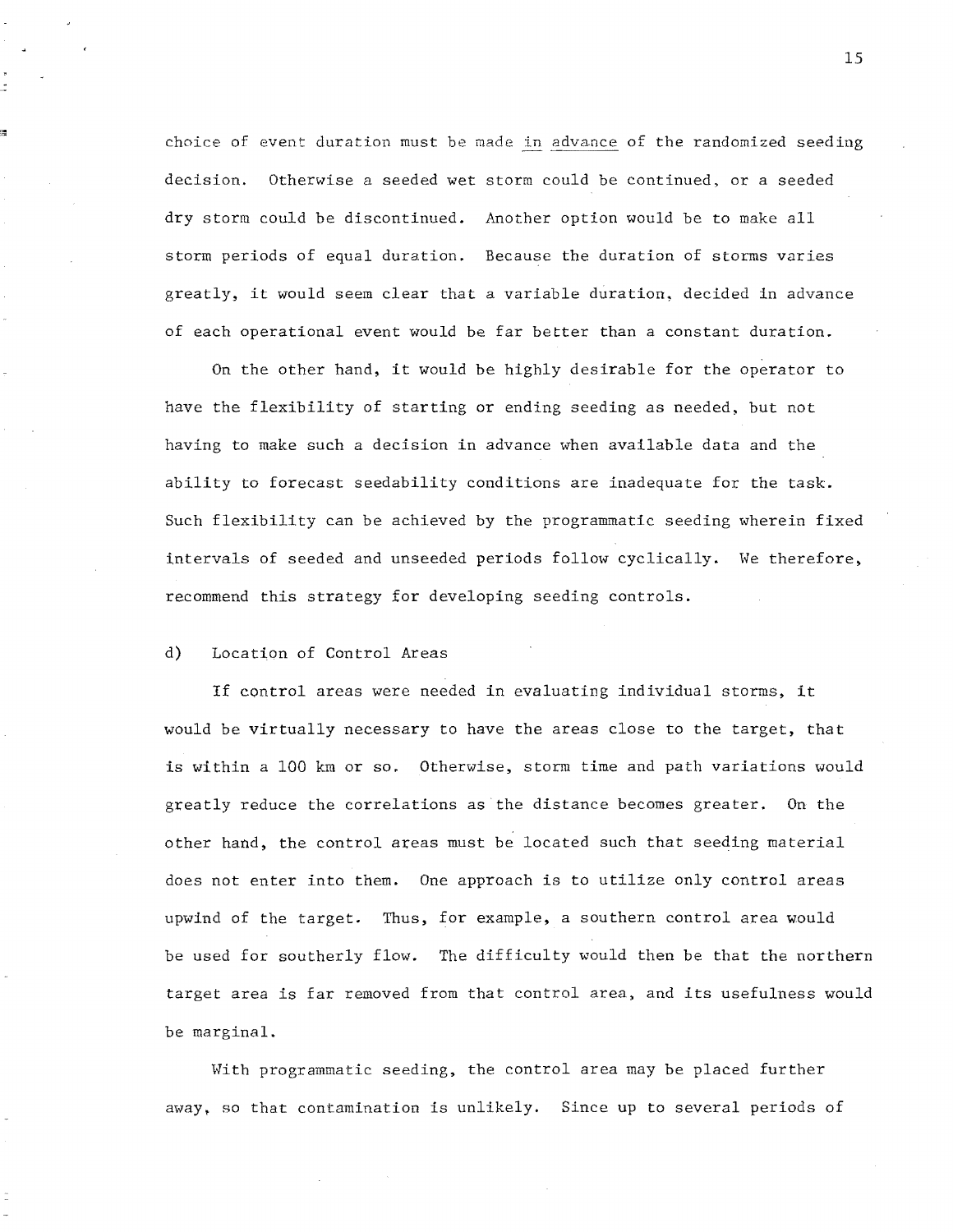precipitation may occur within one seeding cycle, the correlations of a somewhat more distant target would still be fairly high, say  $0.7 - 0.8$ , especially if time lagged correlations are used. For an average upwind distance of around 200 km, a time lag of about 6 hours would probably be close to optimum. During the course of a single season, about  $9$  seeded/ unseeded cycles could be generated between November 1 and April 11.

# e) Analysis of Seeding Effectiveness

It is recognized that programmatic seeding results in the inclusion of untreated storms or portions of storms which fall into periods of permitted seeding. This dilution effect is also present in any nonrandomized design using a control area for evaluation. On the other hand. the operator is freed from other constraints which may seriously reduce the effectiveness of seeding even though only the seeded portions are included in the evaluation.

Another practical benefit of programmatic seeding is that better planning is possible. Also, the operator can concentrate on determining seedability conditions at the moment, and not be required to anticipate seedability.

With the recommended seeding design, 9 pairs of precipitation data for each target area are obtained each year. Covariate correlations in the vicinity of 0.7 or 0.8 might be expected. After five years there would be an accumulation of 45 data pairs. A crude estimate of the resolving power of this data yields a detection level of seeding effectiveness as low as a 5% increase at the 5% level of statistical significance.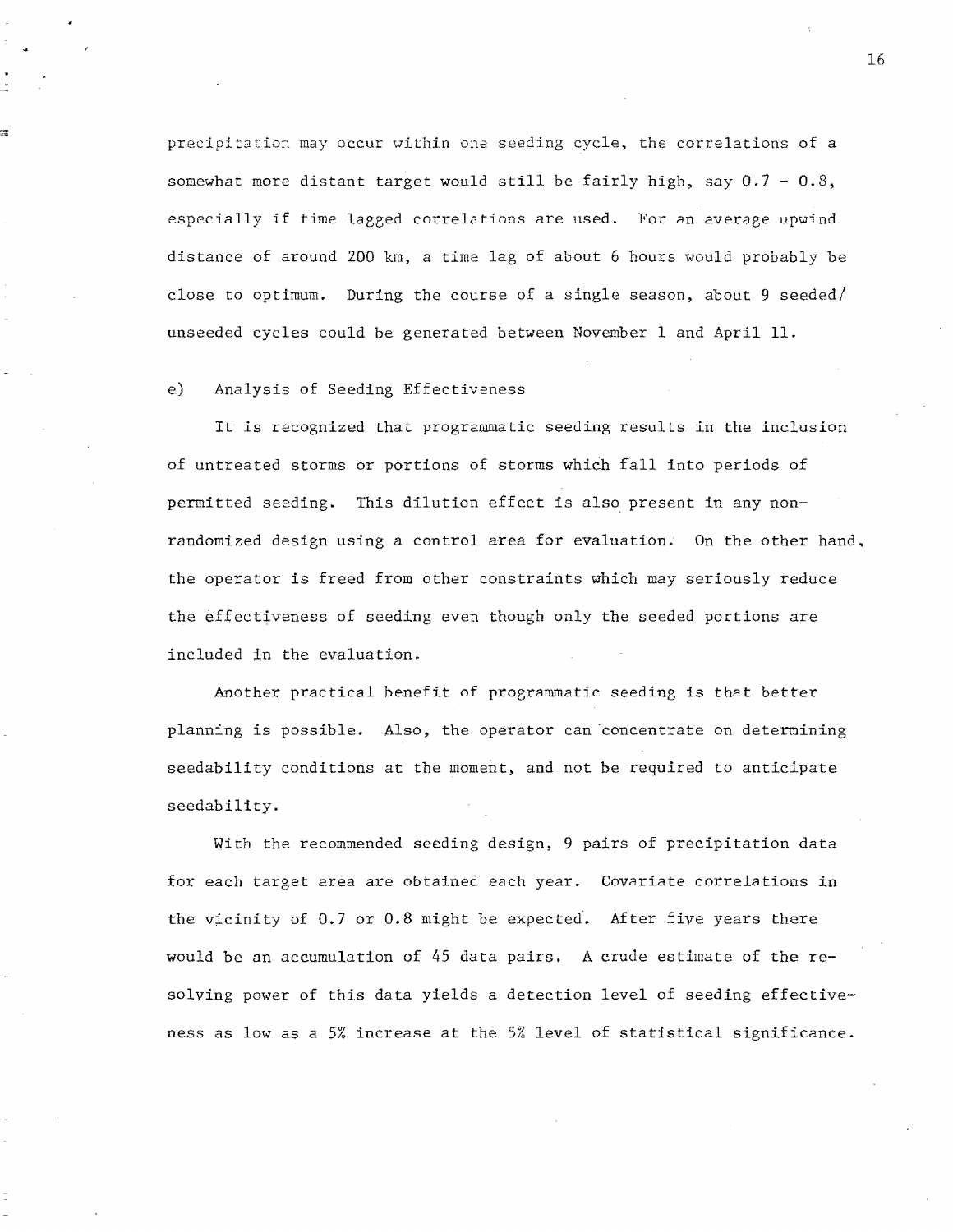# IV. EQUIPMENT AND MEASUREMENTS

To accomplish the tasks described in the foregoing plan of operation and research, a variety of measuring equipment is needed. These are outlined as follows:

a) Seeding

It is suggested that about 60 ground generators be used to cover the target area. Host of these should be located at high elevations, and because of a likelihood of inaccessibility, they should be operated by remote control. Other seeders at lower elevations could be located at convenient places and be operated manually.

Two or three seeding aircraft should be operated to augment. or replace ground generators when low level inversions exist or when seedable clouds are particularly deep.

A cloud physics reconnaissance aircraft should be equipped to measure ice nuclei, liquid water content and cloud top temperature. However, the liquid water data should not be made available to those doing the seeding, otherwise the project's results will become ambiguous, and it would not be known whether to attribute success to the liquid water or the cloud top temperature measurements. It is the latter measurements which comprise most of the seedability data collection effort and expense for determining seedability in accordance with previous discussion. On the other hand, it would still be worthwhile to collect liquid water content measurements for later analysis and interpretation in conjunction with research such as that ongoing at USU.